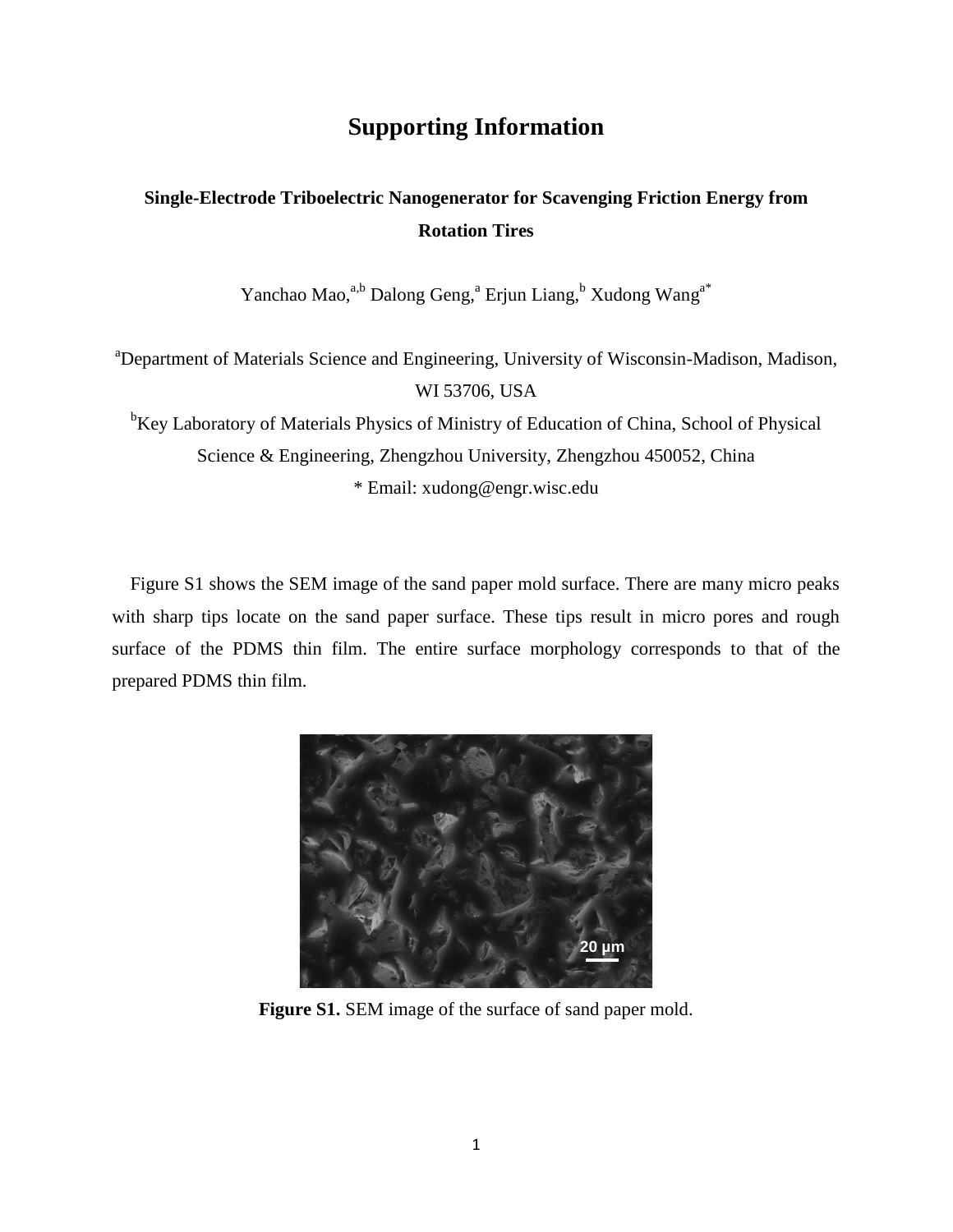

Figure S2. Current output signal of the S-TENG. The corresponding numbers of induced charge were calculated by area integration of the I-t curve. The integrated amounts of charge from the positive peaks are always smaller than the negative peaks. The smaller positive charge is believed to be a result of the induced charge loss while the S-TENG moves in air after leaving the ground surface.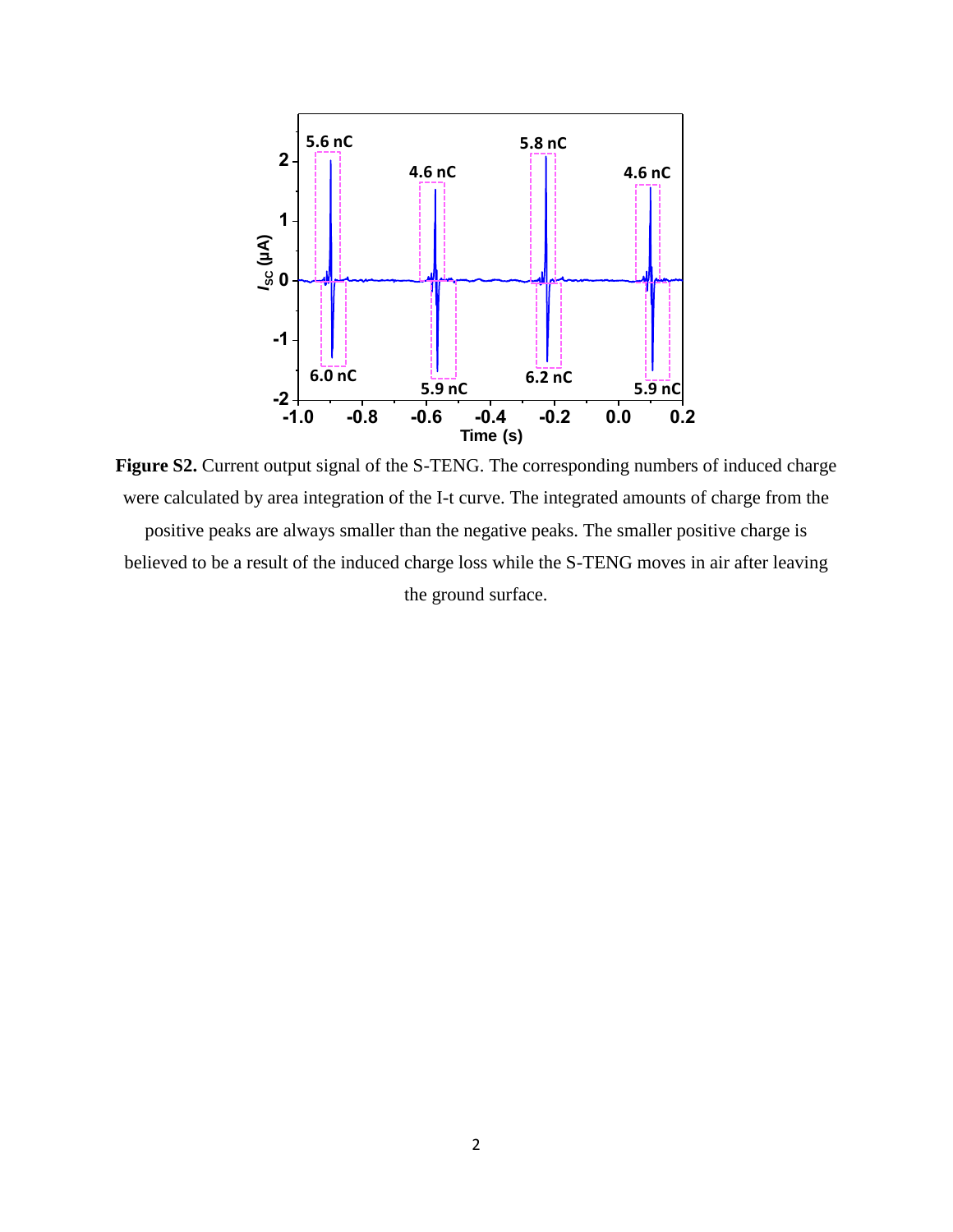

Figure S3. The voltage outputs generated from the S-TENG with different linear moving speeds of the wheel from 0.1 m/s to 0.5m/s, respectively.